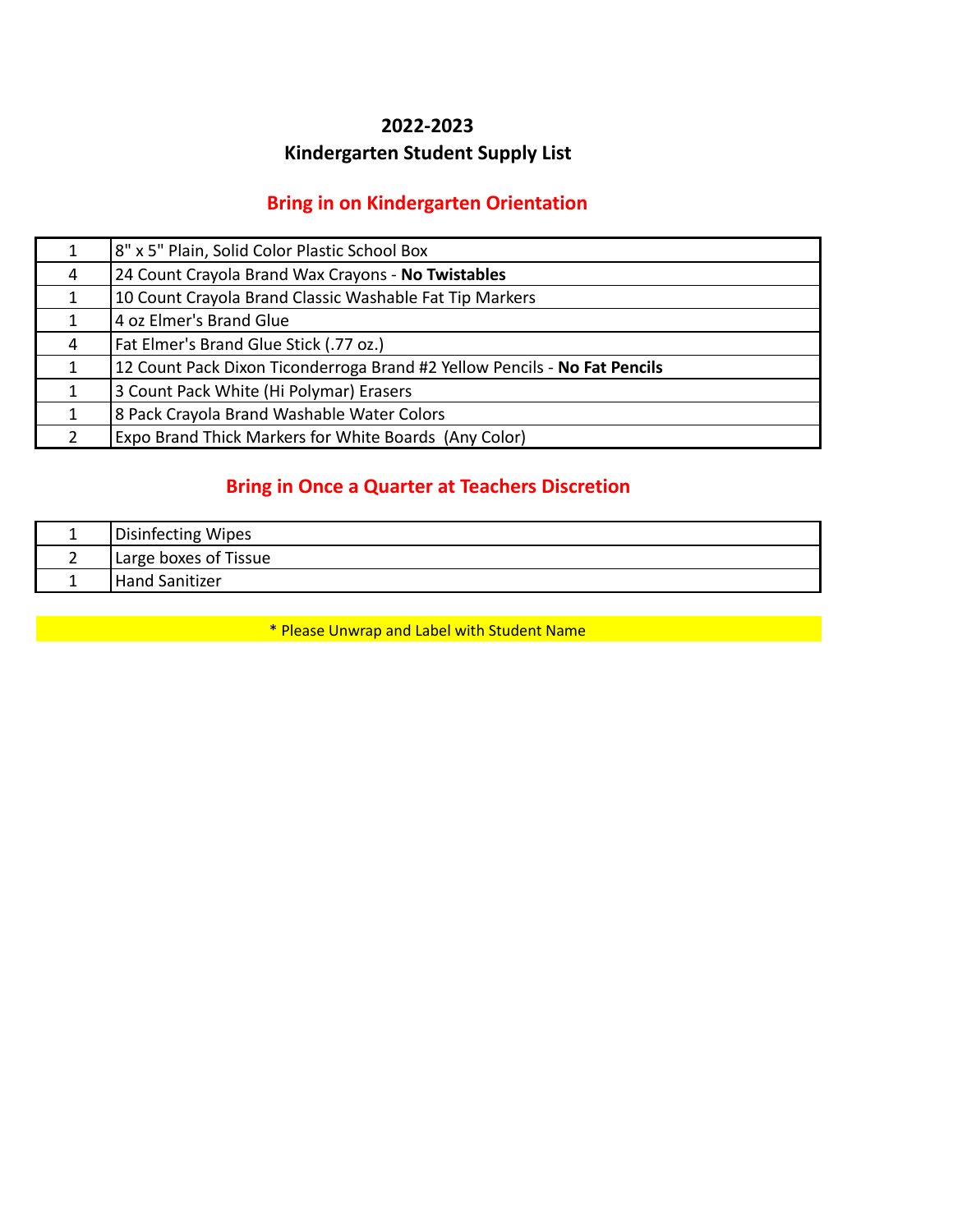# **2022-2023 1st Grade Student Supply List**

| 2              | 12 Count Pack Dixon Ticonderroga Brand #2 Sharpened Yellow Pencils Regular Size - No Fat Pencils |
|----------------|--------------------------------------------------------------------------------------------------|
| 2              | *Heavy Duty 2-Pocket Poly Plastic Folders, One Solid Red and One Solid Blue - Label with Name    |
| $\overline{2}$ | *24 Count Crayola Brand Crayons                                                                  |
|                | *8" x 5" Plastic Pencil Box - Label with Name                                                    |
|                | *8 or 10 Count Crayola Brand Colored Pencils                                                     |
|                | *8 Count Crayola Brand Classic Washable Markers                                                  |
|                | *8 Pack Crayola Brand Washable Water Colors                                                      |
|                | *5" Junior Scissors - Label with Name                                                            |
| $\overline{2}$ | <b>Expo Brand Dry Erase Markers</b>                                                              |
| $\overline{2}$ | Pencil Erasers (cut in half to make 4)                                                           |
|                | Centimeter/Inch Ruler - Label with Name                                                          |
| 3              | Large Glue Sticks                                                                                |
|                | *Disinfecting Wipes                                                                              |
|                | *Large Box of Kleenex Brand Tissues                                                              |
|                | *Hand Sanitizer                                                                                  |

#### **\* These may need to be replenished during the school year.**

**Please watch for the Teacher Letter for individual teacher requirements.**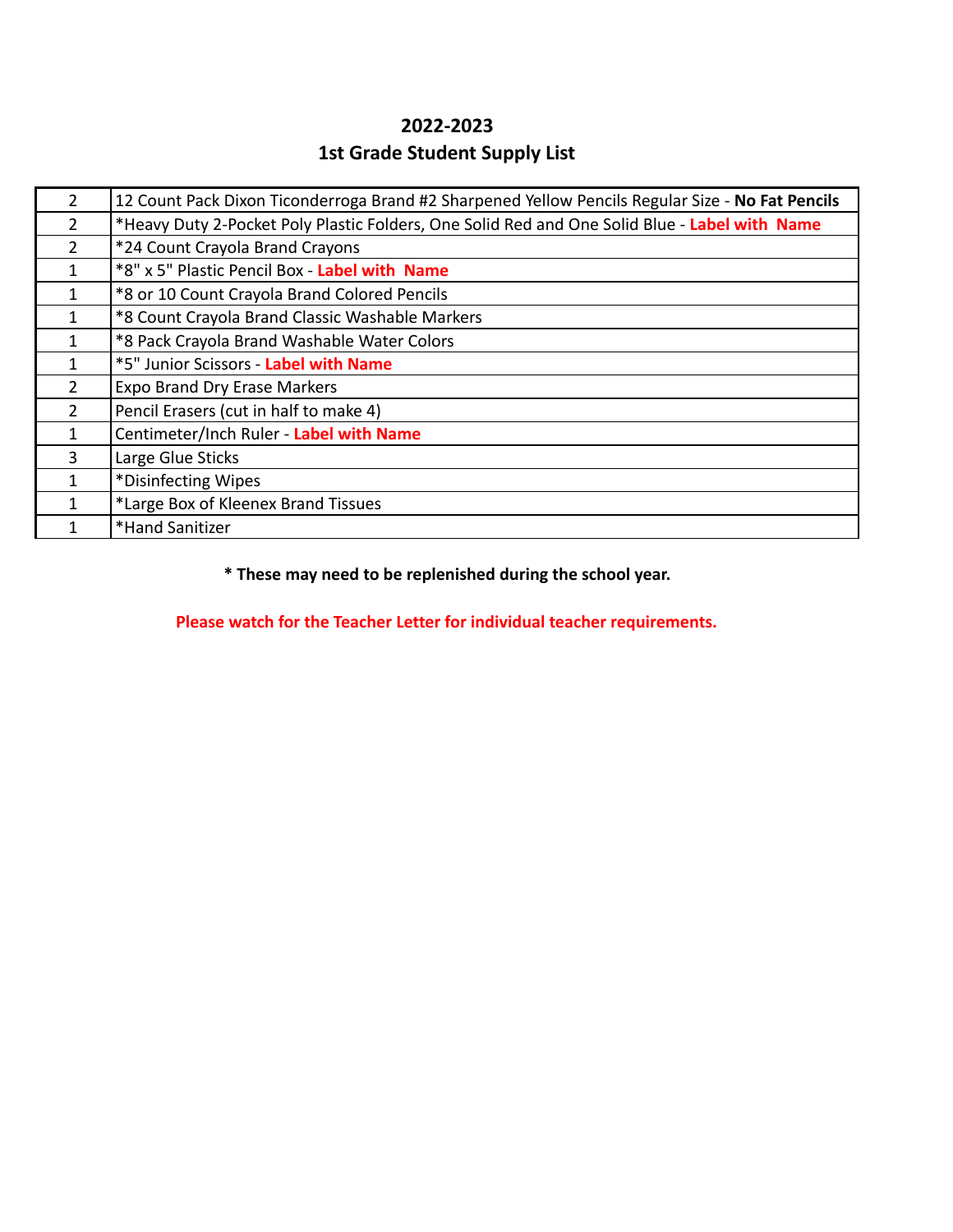# **2022-2023 2nd Grade Student Supply List**

| $\mathbf{1}$             | Non-Rolling Backpack                                      |
|--------------------------|-----------------------------------------------------------|
| 1                        | NIV Bible (Adventure Bible Edition)                       |
| $\overline{2}$           | *Box of 12 NO. 2 Ticonderoga Pencils - Sharpened Please!  |
| $\mathbf{1}$             | * Crayons (24 Count) - regular size                       |
| $\mathbf{1}$             | *Markers (10 count standard colors) - Water Based         |
| $\mathbf{1}$             | * 12 Count Twistables or Non-Sharpening Colored Pencils   |
| $\mathbf{1}$             | * Box of 12 Ticonderoga RED Pencils                       |
| $\overline{4}$           | * Black Dry Erase Markers (Thick Point)                   |
| 3                        | * School Glue sticks - large                              |
| 3                        | * Rubber Eraser - Large                                   |
| 3                        | *Large Highlighter - Yellow                               |
| $\mathbf{1}$             | Glue Bottle (4fl.oz./Large)                               |
| $\mathbf{1}$             | Junior Scissors (5")                                      |
| $\mathbf{1}$             | Metal Edge Bevel Ruler - Inch and Centimeter Measure      |
| $\overline{2}$           | BLUE & RED Poly Plastic 2-Pocket Folders - Without Prongs |
| $\mathbf{1}$             | <b>Stretchy Book Cover</b>                                |
| $\mathbf{1}$             | <b>Primary Composition Notebook (Journal)</b>             |
| <b>FOR CLASSROOM USE</b> |                                                           |
| $\mathbf{1}$             | Clorox Wipes                                              |
| $\mathbf{1}$             | Hand Sanitizer (8 fl. oz)                                 |
| $\mathbf{1}$             | Baby Wipes (Large)                                        |
| $\mathbf{1}$             | <b>Tissue Box</b>                                         |
| 12                       | <b>Gallon Zip Bags</b>                                    |

**\* These may need to be replenished during the school year.**

 **Please write your student's name on all personal school supplies**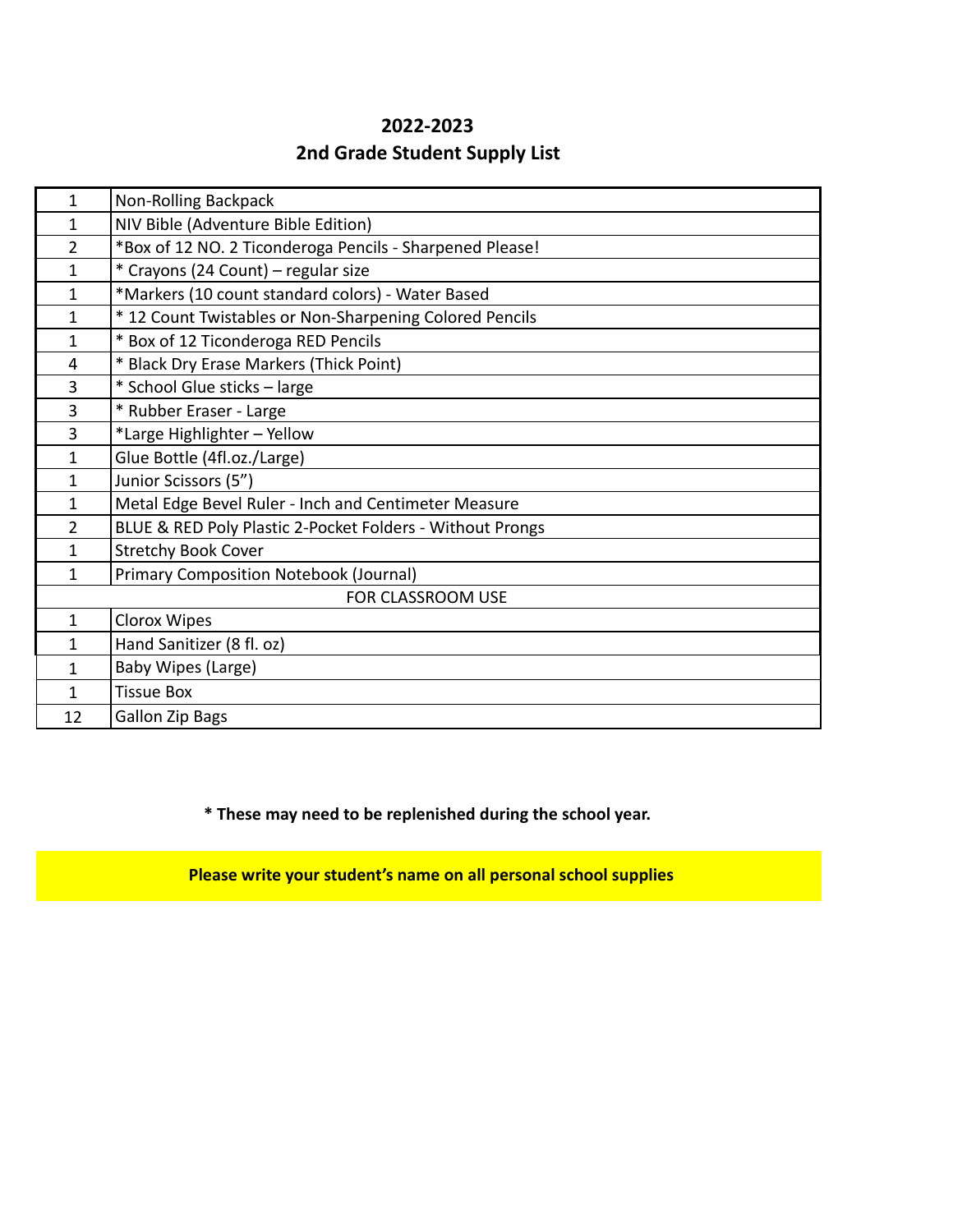## **2022-2023 3rd Grade Student Supply List**

|                | **Non-Rolling Backpack (Please note that rolling backpacks are not allowed in 3rd grade) |
|----------------|------------------------------------------------------------------------------------------|
| $\overline{2}$ | *12 Count Pack Dixon Ticonderoga #2 Pencils - Sharpened (Yellow, regular size)           |
| 1              | ** Small 8" x 5" Snap-Lid Pencil Box or Zipper Pouch                                     |
| 1              | Large Glue Stick                                                                         |
| 3              | Large Erasers                                                                            |
| 1              | **24 Count Twistable Crayons                                                             |
| 1              | **Ruler w/inch & Centimeter                                                              |
| $\mathcal{P}$  | Red Ballpoint Pens                                                                       |
| $\overline{2}$ | ** Heavy Duty 2-Pocket Poly Plastic Folders                                              |
| 6              | *Expo Dry Erase Markers (Thin point)                                                     |
| $\mathcal{P}$  | **Spiral Notebooks (70 page-wide ruled single subject)                                   |
| 1              | Old, Clean White Sock or Mitten for Whiteboard Eraser                                    |
| 1              | **NIV Bible- (Optional)                                                                  |
|                | *Disinfecting Wipes                                                                      |
| $\mathcal{P}$  | *Large boxes of Tissue                                                                   |
|                | <b>Hand Sanitizer</b>                                                                    |

#### **\* These may need to be replenished during the school year.**

 **\*\* Please write your student's name on all school supplies**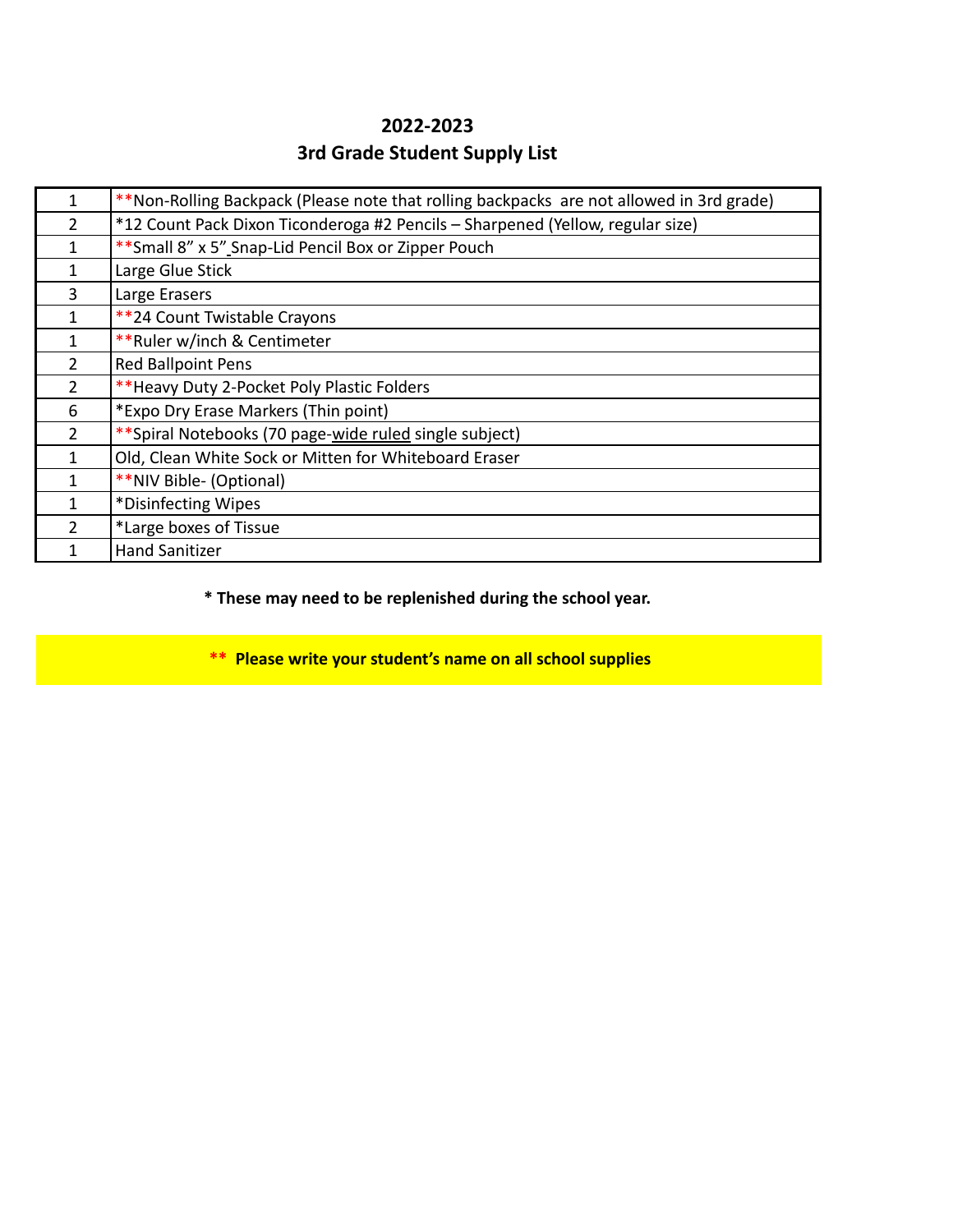### **2022-2023 4th Grade Student Supply List**

| $\mathbf{1}$   | <b>Box of Colored Pencils</b>                         |
|----------------|-------------------------------------------------------|
| 4              | Packages of Mechanical Pencils (They come 5 per pkg.) |
| $\mathbf{1}$   | <b>Extra Packs of Lead for Mechanical Pencils</b>     |
| $\overline{2}$ | Dry Erase Markers                                     |
| $\mathbf{1}$   | Hand Held Hi-Polymer Eraser                           |
| $\mathbf{1}$   | Medium Size Bottle of Glue                            |
| $\overline{2}$ | Large Size Glue Stick                                 |
| 4              | <b>Plastic Folders</b>                                |
| 1              | 24 Count Twistable Crayons                            |
| $\mathbf{1}$   | 10 Count Set of Markers (Classic Colors)              |
| $\mathbf{1}$   | <b>Small Scissors</b>                                 |
| $\overline{2}$ | Red or Blue Pens                                      |
| $\overline{2}$ | Large Stretchy Book Covers                            |
| $\mathbf{1}$   | <b>Small Stretchy Book Cover</b>                      |
| 1              | 8 Color set of Water Colors                           |
| $\overline{2}$ | <b>Composition Book - Wide Ruled</b>                  |
| $\overline{2}$ | Highlighters                                          |
| $\mathbf{1}$   | Student Back Pack (Rolling is acceptable)             |
| $\mathbf{1}$   | 12 Count Pack of #2 Pencils                           |
| $\mathbf{1}$   | Package of Wide-Ruled Line Paper                      |
| $\overline{2}$ | <b>Boxes of Facial Tissue</b>                         |
| $\mathbf{1}$   | <b>Container of Disinfecting Wipes</b>                |
| 1              | <b>Hand Sanitizer</b>                                 |

#### **Please write your student's name on all school supplies**

**Please No Pencil Boxes**